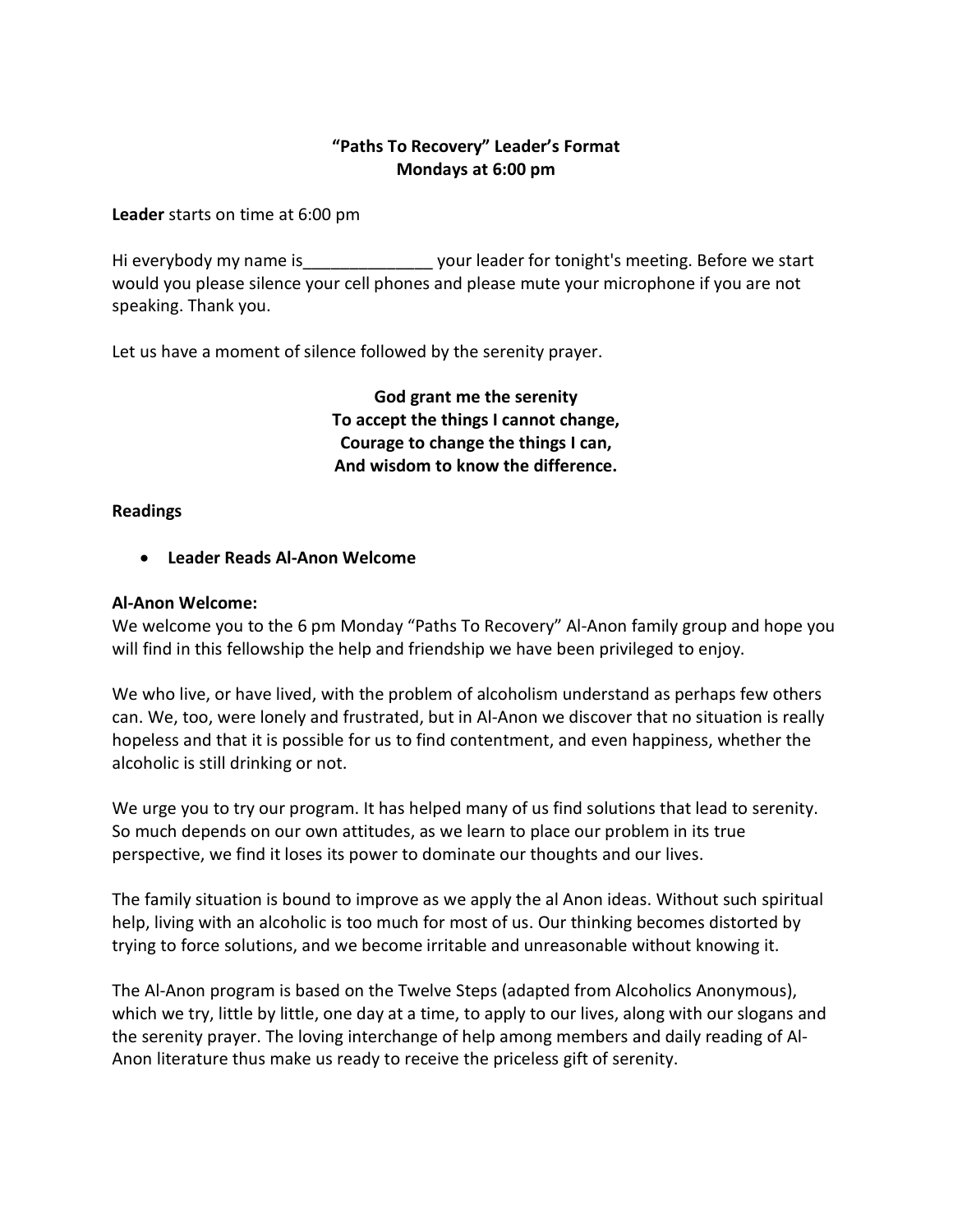Anonymity is an important principle in the Al-Anon program. Everything that is said here, in the group meeting and member-to-member, must be held in confidence. Only in this way can we feel free to say what is in our minds and hearts, for this is how we help one another in al Anon.

## **Leader Says: May I have a volunteer to read the Preamble to the Twelve Steps?**

### **Suggested Preamble to the Twelve Steps – Read by a Group Member**

The Al-Anon family groups are a fellowship of relatives and friends of alcoholics who share their experience, strength, and hope in order to solve their common problems. We believe alcoholism is a family illness and that changed attitudes can aid recovery.

Al-Anon is not allied with any sect, denomination, political entity, organization, or institution; does not engage in any controversy; neither endorses nor opposes any cause. There are no dues for membership. Al Anon is self-supporting through its own voluntary contributions.

Al-Anon has but one purpose: to help families of alcoholics. We do this by practicing the Twelve Steps, by welcoming and giving comfort to families of Alcoholics, and by giving understanding and encouragement to the alcoholic.

## **Leader Says: May I have a volunteer to read the Twelve Steps?**

#### **Twelve Steps – Read by a Group Member**

Because of their proven power and worth, AA's Twelve Steps have been adopted almost word for word by Al-Anon. They represent a way of life appealing to all people of goodwill, of any religious faith or of none. Note the power of the very words.

- 1. We admitted we were powerless over alcohol that our lives had become unmanageable.
- 2. Came to believe that a Power greater than ourselves could restore us to sanity.
- *3.* Made a decision to turn our will and our lives over to the care of God *as we understood Him.*
- 4. Made a searching and fearless moral inventory of ourselves.
- 5. Admitted to God, to ourselves, and another human being the exact nature of our wrongs.
- 6. Were entirely ready to have God remove all these defects of character.
- 7. Humbly asked Him to remove our shortcomings.
- 8. Made a list of all persons we had harmed, and became willing to make amends to them all.
- 9. Made direct amends to such people wherever possible, except when to do so would injure them or others.
- 10. Continued to take personal inventory and when we were wrong promptly admitted it.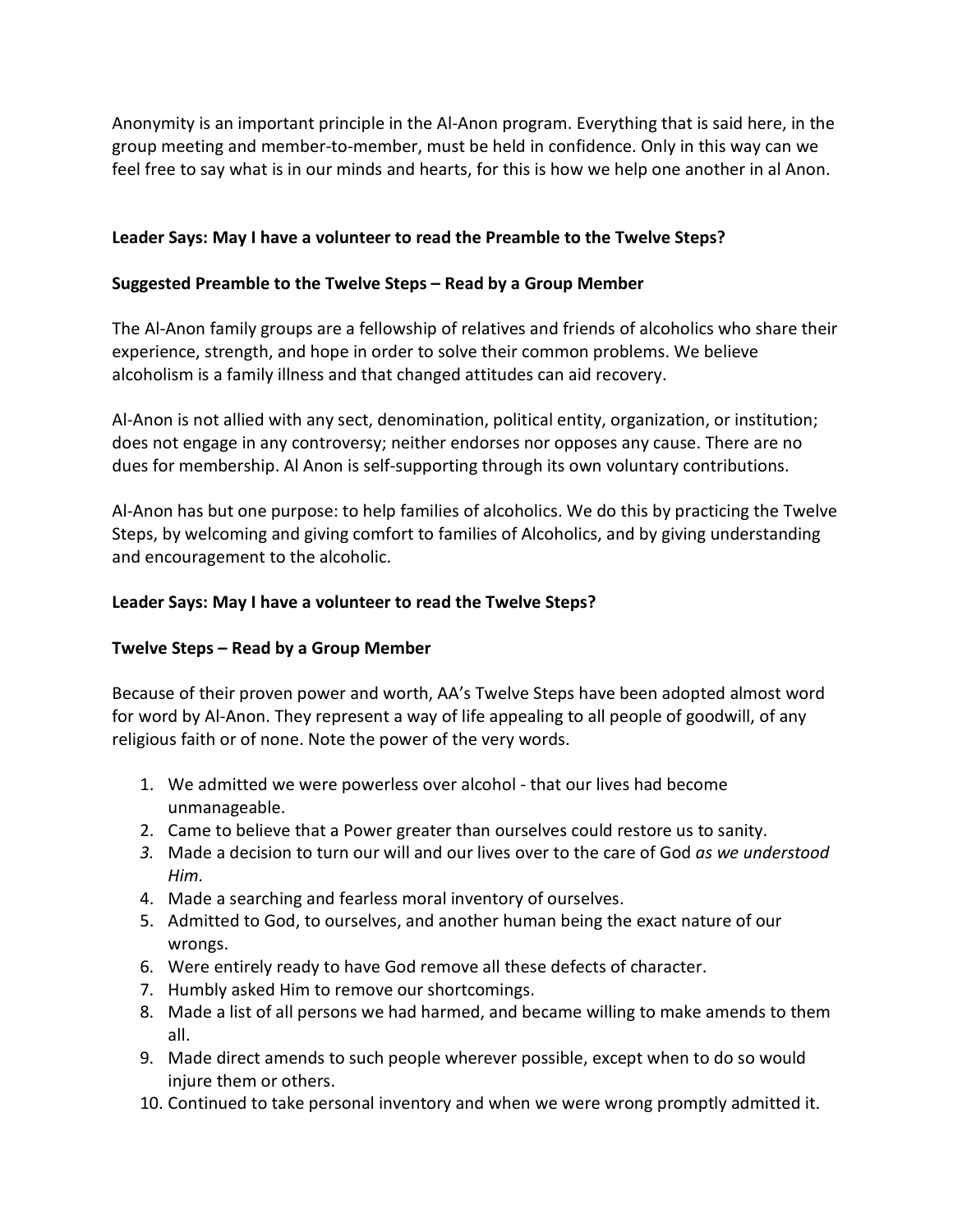- 11. Sought through prayer and meditation to improve our conscious contact with God *as we understood Him,* praying only for knowledge of his will for us and the power to carry that out.
- 12. Having had a spiritual awakening as the result of these steps, we tried to carry this message to others, and to practice these principles in all our affairs.

## **Leader Says: May I have a volunteer to read the Twelve Traditions?**

### **The Twelve Traditions – Read by a Group Member**

The Traditions that follow bind us together in unity. They guide the groups in their relations with other groups, with A.A. and the outside world. They recommend group attitudes towards leadership, membership, money, property, public relations and anonymity.

The traditions evolved from the experience of A.A. groups in trying to solve their problems of living and working together. Al-Anon adopted these group guidelines and over the years has found them sound and wise. Although they are only suggestions, Al-Anon's unity and perhaps even its survival are dependent on adherence to these principles.

- 1. Our common welfare should come first; personal progress for the greatest number depends upon unity.
- 2. For our group purpose there is but one authority a loving God as He may express Himself in our group conscience. Our leaders are but trusted servants - they do not govern.
- 3. The relatives of alcoholics when gathered together for mutual aid, may call themselves an Al-Anon family group, provided that, as a group, they have no other affiliation. The only requirement for membership is that there be a problem of alcoholism in a relative or friend.
- 4. Each group should be autonomous, except in matters affecting another group or Al-Anon or AA as a whole.
- 5. Each Al-Anon Family Group has but one purpose: to help families of alcoholics. We do this by practicing the Twelve Steps of AA *ourselves*, by encouraging and understanding our alcoholic relatives, and by welcoming and giving comfort to families of alcoholics.
- 6. Our Family Groups ought never endorse, finance or lend our name to any outside enterprise, lest problems of money, property and prestige divert us from our primary spiritual aim. Although a separate entity, we should always cooperate with Alcoholics Anonymous.
- 7. Every group ought to be fully self-supporting, declining outside contributions.
- 8. Al-Anon Twelfth Step work should remain forever non-professional, but our service centers may employ special workers.
- 9. Our groups as such, ought never be organized; but we may create service boards or committees directly responsible to those they serve.
- 10. The Al-Anon Family Groups have no opinion on outside issues; hence our name ought never be drawn into public controversy.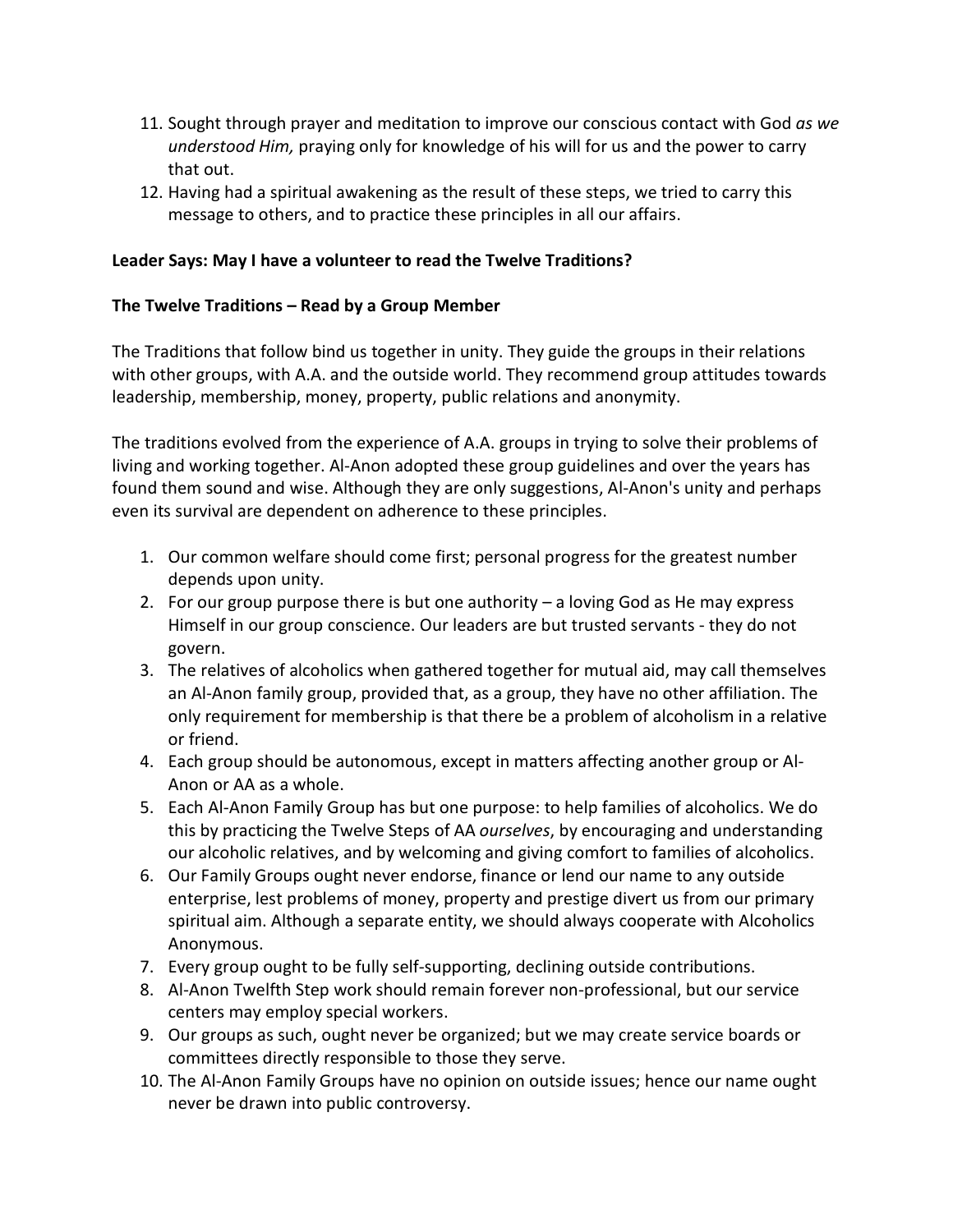- 11. Our public relations policy is based on attraction rather than promotion; we need always maintain personal anonymity at the level of press, radio, films, and TV. We need guard with special care the anonymity of all AA members.
- 12. Anonymity is the spiritual foundation of all our Traditions, ever reminding us to place principles above personalities.

# **Leader Introductions**

Each of us will introduce ourselves by our first name only. If you are a newcomer, please let us know so that we may welcome you. If you are a member of another Twelve Step program you are welcome here. We request you do not break your anonymity and identify by your first name only.

**Leader:** It is now time for secretary announcements.

The Secretary then leads the meeting for several minutes before turning the meeting back to the leader.

## **Leader:**

Our meeting will last for one hour. During this time we come together for mutual help. We come to learn to live the Al-Anon program. This group conscience requests that all present refrain from the discussion of religion, treatment centers, self-help programs, counseling, dominance, gossip, cross talk, and the use or mention of material other than our Al-Anon conference approved literature.

# **Crosstalk Statement**

There is no crosstalk at this meeting which means we do not interrupt when someone is sharing. We do not comment directly on what another has said, we do not directly address another, nor do we give advice. Please remember that in Al-Anon we keep the focus on us and not the alcoholic.

This meeting is a book study meeting. We read out of the book "Paths to Recovery." We will begin on page **Example 2.** Please read a paragraph or as much or as little as you like.

Thank you all for reading. I will now share my experience, strength, and hope on the reading. So that everyone has the opportunity to share, we use a timer. The timer will "beep" after three minutes, alerting you that you have one minute to wrap up your share. **Who would like to be the timer today?**

#### **Leader**

The meeting is now open for sharing.